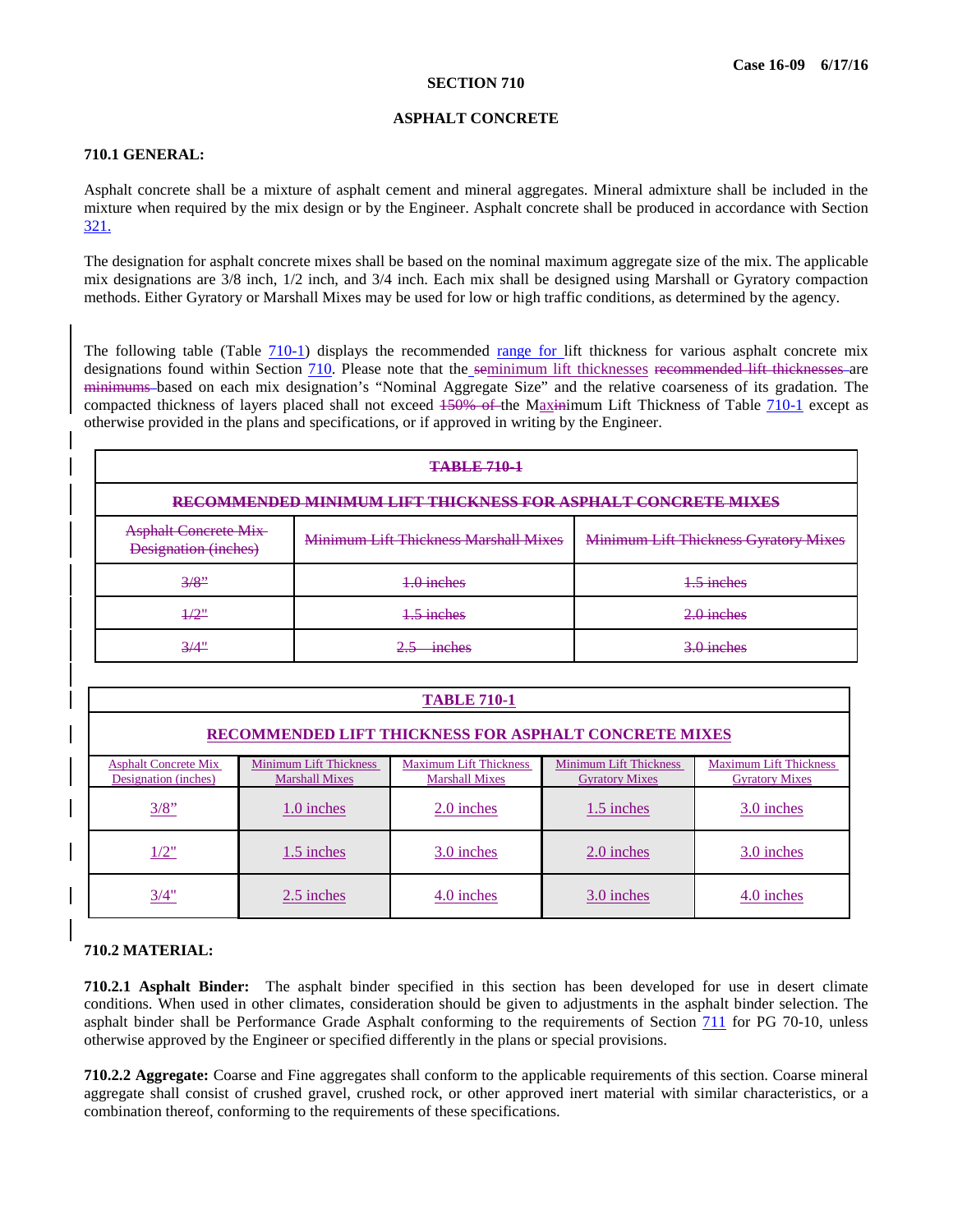#### **SECTION 710**

Coarse aggregate for hot mix asphalt is material retained on or above the No. 4 sieve and Fine aggregate is material passing the No. 4 sieve. Aggregates shall be relatively free of deleterious materials, clay balls, and adhering films or other material that prevent coating with the asphalt binder. Coarse and Fine aggregates shall conform to the following requirements when tested in accordance with the applicable test methods.

| <b>TABLE 710-2</b>                        |                        |                      |  |  |  |
|-------------------------------------------|------------------------|----------------------|--|--|--|
| <b>COARSE/FINE AGGREGATE REQUIREMENTS</b> |                        |                      |  |  |  |
| Characteristics                           | <b>Test Method</b>     | Requirements         |  |  |  |
| Fractured Faces, %                        | Arizona 212            | 85, 1 or more        |  |  |  |
| (Coarse Aggregate Only)                   |                        | 80, 2 or more        |  |  |  |
| Uncompacted Voids, % Min.                 | AASHTO T-304,          | 45                   |  |  |  |
|                                           | Method A               |                      |  |  |  |
| Flat & Elongated Pieces, % 5:1 Ratio      | ASTM D <sub>4791</sub> | $10.0$ Max.          |  |  |  |
| Sand Equivalent, %                        | AASHTO T-176           | 50 Min.              |  |  |  |
| Plasticity Index                          | AASHTO T-90            | Non-plastic          |  |  |  |
| L.A. Abrasion, %Loss                      | AASHTO T-96            | @ 100 Rev.<br>9 max. |  |  |  |
|                                           |                        | 40 max. @ 500 Rev.   |  |  |  |
| Combined Bulk Specific Gravity            | AI $MS-2/SP-2$         | $2.35 - 2.85$        |  |  |  |
| <b>Combined Water Absorption</b>          | AI $MS-2/SP-2$         | $0 - 2.5%$           |  |  |  |

Tests on aggregates used in asphalt concrete outlined above, shall be performed on materials furnished for mix design purposes and composited to the mix design gradation.

Blend sand (naturally occurring or crushed fines) shall be clean, hard and sound material which will readily accept asphalt binder coating. The blend sand grading shall be such that, when it is mixed with the other mineral aggregates, the combined product shall meet the requirements of Table [710-2.](#page-2-0)

The natural sand shall not exceed 20 percent for the Marshall mixes and 15 percent for the Gyratory mixes by weight of the total aggregate for a mix.

**710.2.3 Reclaimed Asphalt Pavement (RAP):** When allowed by the Engineer, Reclaimed Asphalt Pavement (RAP), as defined in Section <u>701.5</u>, may be used in asphalt concrete provided all requirements of Section [710](#page-0-1) are met. References to use of RAP in Section [710](#page-0-1) apply only if RAP is used as part of the mixture.

When RAP is used in asphalt concrete, it shall be of a consistent gradation, asphalt content, and properties. When RAP is fed into the plant, the maximum RAP particle size shall not exceed 1 1/2 in. The percentage of asphalt in the RAP shall be established in the mix design. The percentage of RAP binder shall be established in the mix design.

When RAP is used in base and intermediate courses, the amount of RAP aggregate and RAP binder should not exceed 30% contribution; Surface courses should be limited to 20% RAP aggregate and RAP binder contribution.

In addition to the requirements of Section [710.3.1,](#page-2-1) the job mix formula shall indicate the percent of asphalt RAP and the percent and performance grade of virgin (added) asphalt binder.

When less than or equal to 15% RAP binder is used by weight of total binder in the mix, the added virgin binder shall meet the requirements for PG 70-10 as shown in Section 711. When greater than 15% RAP is used by weight of the total binder in the mix, the added virgin binder will be dropped one grade for low and high temperature properties to a PG 64-16, unless testing indicates that the blend of the recovered RAP binder and virgin binder meets the requirements for PG 70-10 as shown in Section 711. The virgin asphalt binder shall not be more than one standard asphalt material grades different than the specified mix design binder grade.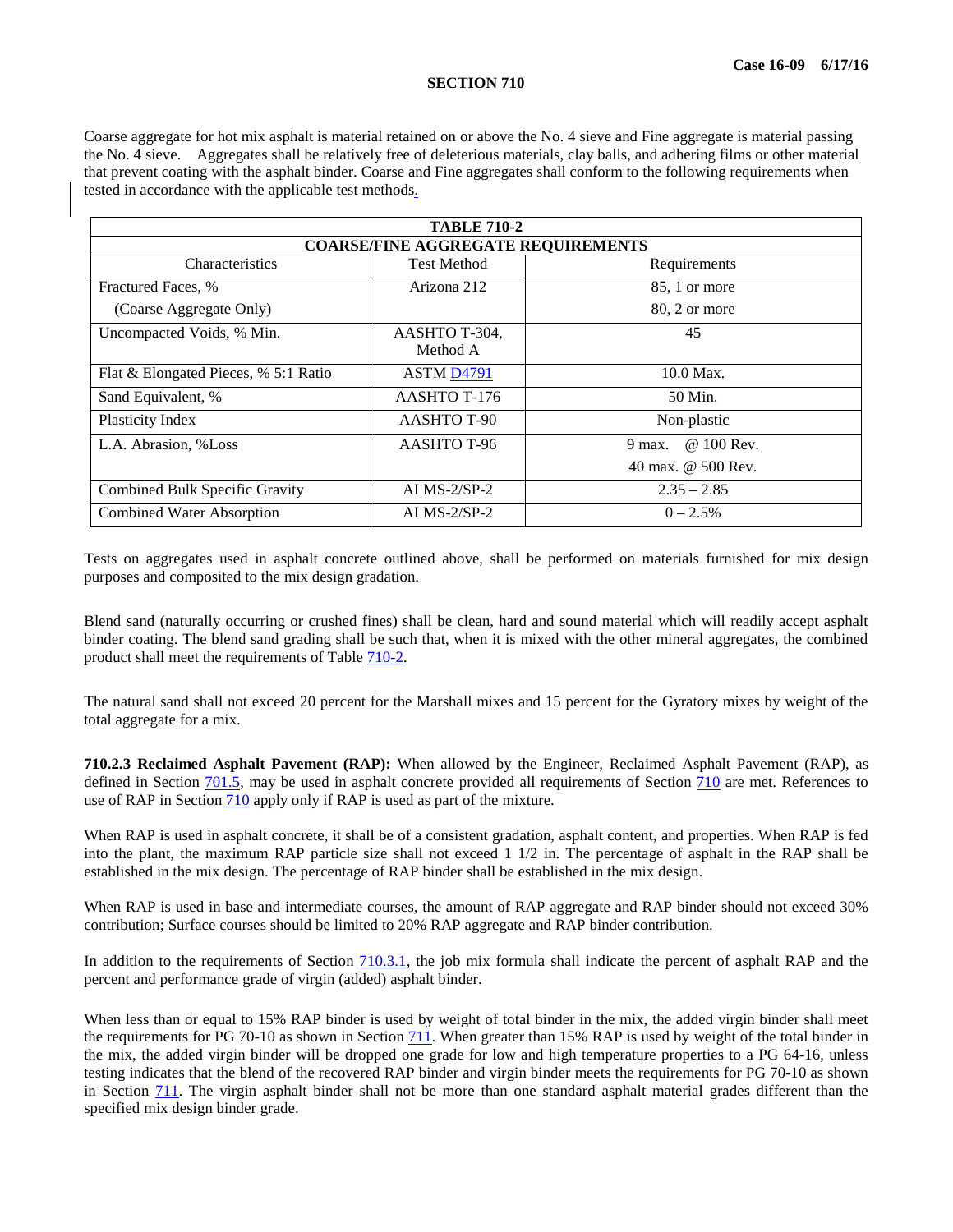### **SECTION 710**

<span id="page-2-0"></span>**710.2.4 Mineral Admixture:** Mineral admixture when used as an anti-stripping agent in asphalt concrete shall conform to the requirements of AASHTO M-17. Mineral admixture used in asphalt concrete shall be dry hydrated lime, conforming to the requirements of ASTM [C1097](http://www.astm.org/cgi-bin/resolver.cgi?C1097) or Portland cement conforming to ASTM [C150](http://www.astm.org/cgi-bin/resolver.cgi?C150) Type II or ASTM [C595](http://www.astm.org/cgi-bin/resolver.cgi?C595) Type IP. The amount of hydrated lime or Portland cement used shall be determined by the mix design. The minimum mineral admixture content within a mix will be 1.00 percent, by weight of total aggregate.

# <span id="page-2-1"></span>**710.3 MIX DESIGN REQUIREMENTS:**

**710.3.1 General:** The mix design for asphalt concrete shall be prepared by a laboratory that is accredited through the AASHTO Accreditation Program (AAP) in Hot Mix Asphalt Aggregates and Hot Mix Asphalt. The laboratory shall be under the direct supervision of a Civil Engineer, registered by the State of Arizona, and who is listed by ADOT as a "Qualified Asphaltic Concrete Mix Design Engineer" within ADOT's latest list of approved laboratories. The latest list of approved laboratories is available on ADOT's web page [www.azdot.gov.](http://www.azdot.gov/) The date of the design shall not be older than one year from the date of submittal, unless supportive documentation is provided and approved by the Engineer.

The mix design report shall include the following elements as a minimum.

- (1) The name and address of the testing organization and the person responsible for the mix design report.
- (2) The mix plant identification and/or location, as well as the supplier or producer name.

(3) A description of all products that are incorporated in the asphalt concrete along with the sources of all products, including admixtures and asphalt binder, and their method of introduction.

(4) The supplier and grade of asphalt binder, the source and type of mineral aggregate, and the percentage of asphalt binder and mineral admixture used.

(5) The percentage of RAP and RAP Binder being contributed to the total mix shall be included in the mix design report.

(6) The mix design report shall state whether Gyratory or Marshall and size designation.

(7) The results of all testing, determinations, etc., such as: specific gravity and gradation of each component, water absorption, sand equivalent, loss on abrasion, fractured coarse aggregate particles, Tensile Strength Ratio (ASTM [D4867\)](http://www.astm.org/cgi-bin/resolver.cgi?D4867), Marshall stability and flow, asphalt absorption, percent air voids, voids in mineral aggregate, and bulk density. Historical abrasion values may be supplied on existing sources. The submittal should include a plot of the gradation on the Federal Highway Administration's 0.45 Power Gradation Chart, plots of the compaction curves and the results of moisture sensitivity testing.

(8) The laboratory mixing and compaction temperature ranges for the supplier and grade of asphalt binder used within the mix design.

(9) A specific recommendation for design asphalt binder content and any limiting conditions that may be associated with the use of the design, such as minimum percentages of crushed or washed fine aggregate.

(10)The supplier's product code, the laboratory Engineer's seal (signed and dated), and the date the design was performed.

(11) If a Warm Mix Technology or additive is used; the following shall be included:

- Technology type and supporting manufacturer information; including instructions pertaining to laboratory mixture temperatures and curing.
- Amount (%) of additive (technology) used in the mixture.
- Attached copy of the ADOT approved product list, showing additive/technology
- Minimum plant production temperature shall not fall below manufacturer's recommendation.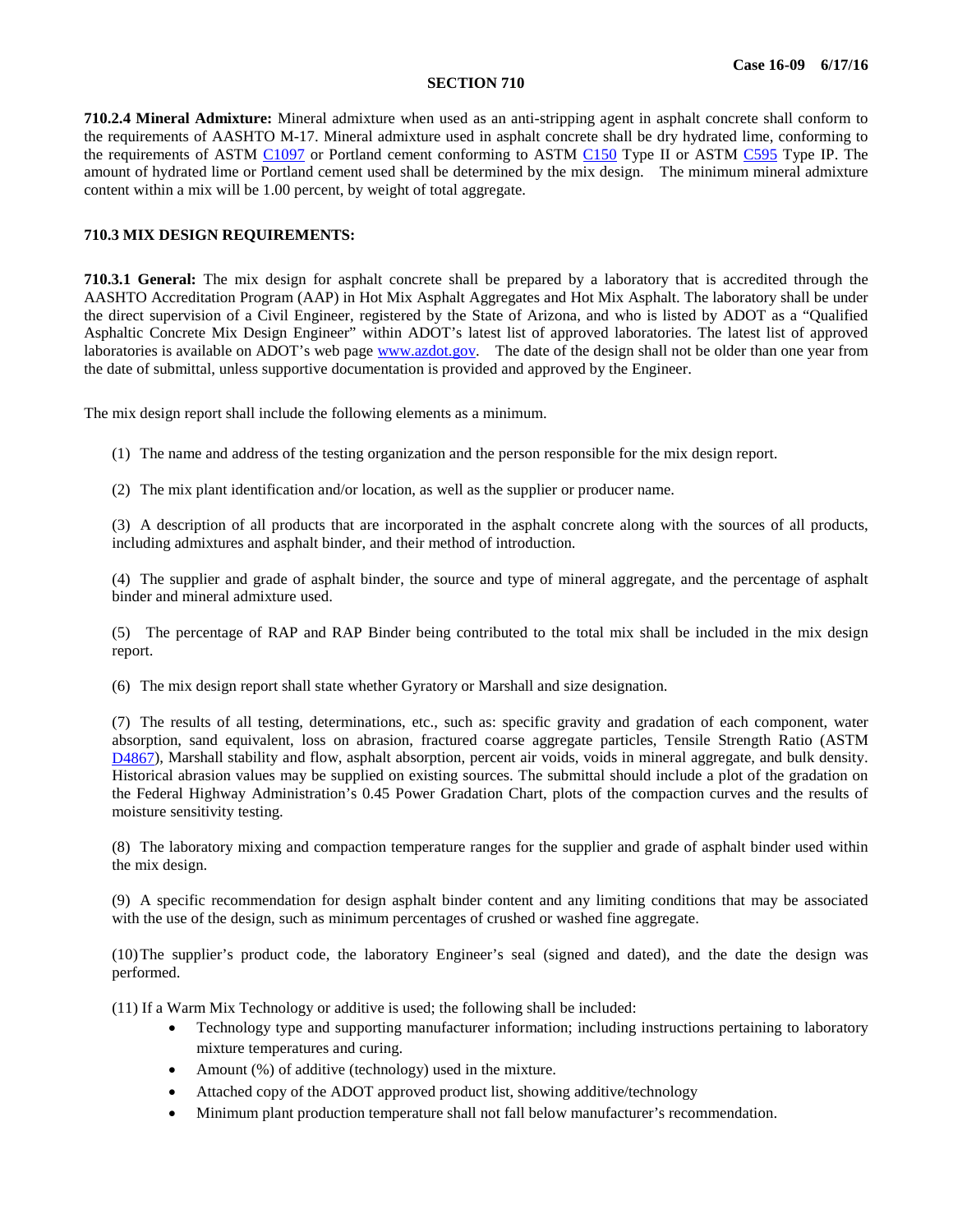## **SECTION 710**

- Minimum field compaction temperature shall be identified.
- Identify any special mixing or compaction temperatures or special methods to be used when conducting Quality Assurance or Quality Control testing of field collected samples. Example: if the field collected samples of warm mix asphalt can be treated as conventional hot asphalt mix, provide the equivalent conventional hot asphalt mix compaction temperature.

The mix design shall be submitted to the Agency or Engineer by the Contractor/Supplier for which it was developed as part of his project submittals. Once the mix design has been approved by the agency or Engineer, the Contractor and/or his supplier shall not change plants nor use additional mixing plants without prior approval of the Engineer. Any changes in the plant operation, the producer's pit, the asphalt binder, including modifiers in the asphalt binder, or any other item that will cause an adjustment in the mix, shall be justification for a new mix design to be submitted.

**710.3.2 Mix Design Criteria:** The mix design shall be performed by one of two methods, Marshall Mix Design or Gyratory Mix Design. The method shall be specified on the plans, special provisions, or by the Engineer. A minimum of 4 points will be used to establish the mix design results. The oven aging period for both Marshall and Gyratory mix design samples shall be 2 hours.

**710.3.2.1 Marshall Mix Design:** The Marshall Mix Design shall be performed in accordance with the requirements of the latest edition of the Asphalt Institute's Manual, MS-2 "Mix Design Methods for Asphalt Concrete." The mix shall use the compactive effort of 75 blows per side of specimen. The mix shall comply with the criteria in Table [710-3.](#page-3-0)

<span id="page-3-0"></span>

| <b>TABLE 710-3</b>                      |                            |               |                 |                       |
|-----------------------------------------|----------------------------|---------------|-----------------|-----------------------|
| <b>MARSHALL MIX DESIGN CRITERIA</b>     |                            |               |                 |                       |
|                                         | Requirements               |               | Designated Test |                       |
| Criteria                                | $3/8$ " Mix                | $1/2$ " Mix   | $3/4$ " Mix     | Method                |
| 1. Voids in Mineral Aggregate: %, min   | 15.0                       | 14.0          | 13.0            | $AI$ MS-2             |
| Effective Voids: %, Range<br>2.         | $4.0 \pm 0.2$              | $4.0 \pm 0.2$ | $4.0 \pm 0.2$   | $AI$ MS-2             |
| Absorbed asphalt: %, Range*<br>3.       | $0-1.0$                    | $0-1.0$       | $0-1.0$         | AI MS-2               |
| 4. Dust to Eff. Asphalt Ratio, Range ** | $0.6 - 1.4$                | $0.6 - 1.4$   | $0.6 - 1.4$     | $AI$ MS-2             |
| Tensile Strength Ratio: % Min.<br>5.    | 65                         | 65            | 65              | ASTM D4867            |
| 6. Dry Tensile Strength: psi, Min.      | 100                        | 100           | 100             | ASTM <sub>D4867</sub> |
| Stability: pounds, Minimum<br>7.        | 2,000                      | 2,500         | 2,500           | <b>AASHTO T-245</b>   |
| 8. Flow: 0.01-inch, Range               | $8-16$                     | $8 - 16$      | $8-16$          | AASHTO T-245          |
| 9. Mineral Aggregate Grading Limits     | AASHTO T-27                |               |                 |                       |
|                                         | Percent Passing with Admix |               |                 |                       |
| Sieve Size                              |                            | 3/8 inch Mix  | 1/2 inch Mix    | 3/4 inch Mix          |
| $1-1/4$ inch                            |                            |               |                 |                       |
| 1 inch                                  |                            |               |                 | 100                   |
| $3/4$ inch                              |                            |               | 100             | $90 - 100$            |
| $1/2$ inch                              |                            | 100           | $85 - 100$      | $---$                 |
| $3/8$ inch                              | 90-100                     |               | $62 - 85$       | $62 - 77$             |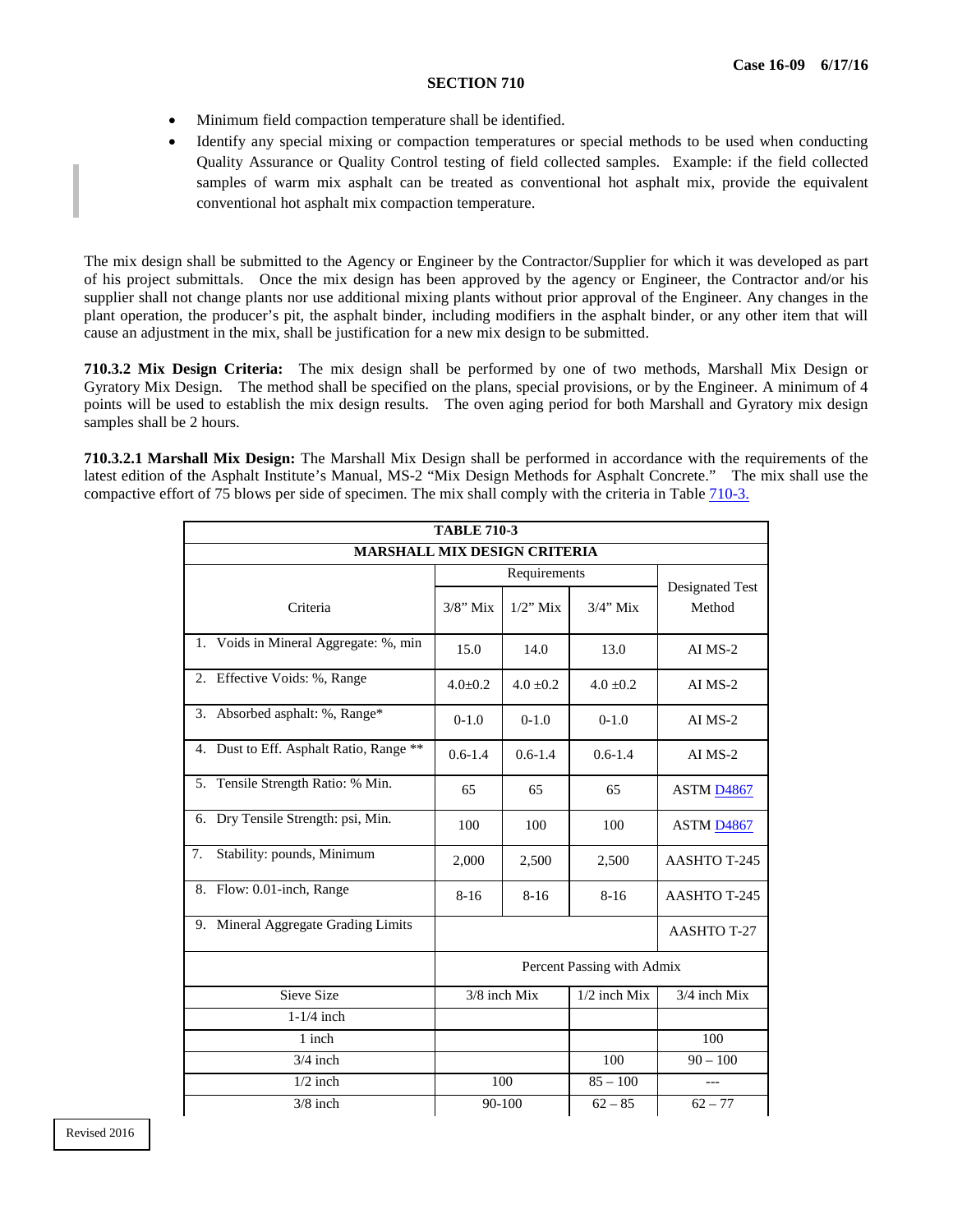| <b>SECTION 710</b> |  |
|--------------------|--|
|--------------------|--|

| No. 8   | $45 - 60$    | $40 - 50$    | $35 - 47$   |
|---------|--------------|--------------|-------------|
| No. 40  | 10-22        | $10 - 20$    | $10 - 20$   |
| No. 200 | $2.0 - 10.0$ | $2.0 - 10.0$ | $2.0 - 8.0$ |

\* Unless otherwise approved by the Engineer.

\*\* The ratio of the mix design composite gradation target for the No. 200 sieve, including admixture, to the effective asphalt content shall be within the indicated range.

**710.3.2.2 Gyratory Mix Design:** Gyratory Mix Designs shall be performed in accordance with the requirements of latest edition of the Asphalt Institute's SP-2 manual. Mix design laboratory compacted specimens shall be prepared using a gyratory compactor in accordance with AASHTO T-312.

The mix design shall be formulated in a manner described for volumetric mix designs in the current edition of the Asphalt Institute Manual SP-2, except the number of trial blend gradations necessary will be determined by the mix design laboratory. Duplicate gyratory samples shall be prepared at a minimum of four (4) binder contents to select the recommended binder content. The gyratory specimens shall be compacted to 160 gyrations. Volumetric data for the design number of gyrations,  $N_{des}$ , and the initial number of gyrations,  $N_{ini}$ , are then back calculated based on the bulk specific gravity,  $G_{mb}$ , of the N<sub>max</sub> specimens and the height data generated during the compaction process of those same specimens.

| <b>TABLE 710-4</b>         |     |  |  |  |
|----------------------------|-----|--|--|--|
| <b>Number of Gyrations</b> |     |  |  |  |
| N <sub>ini</sub>           |     |  |  |  |
| des                        | 100 |  |  |  |
| max                        | 160 |  |  |  |

The corrected density of the specimens shall be less than 89.0 percent of maximum theoretical density at  $N_{\text{ini}}$ . The corrected density of the specimens shall be less than 98.0 percent of maximum theoretical density at  $N_{\text{max}}$ . The Gyratory mix shall comply with the criteria in Table  $710-5$ .

<span id="page-4-0"></span>

| <b>TABLE 710-5</b>                         |                     |                |                                   |                        |  |
|--------------------------------------------|---------------------|----------------|-----------------------------------|------------------------|--|
| <b>GYRATORY MIX DESIGN CRITERIA</b>        |                     |                |                                   |                        |  |
| Criteria                                   | <b>Requirements</b> |                |                                   | <b>Designated Test</b> |  |
|                                            | $3/8$ " Mix         | $1/2$ " Mix    | $3/4$ " Mix                       | <b>Method</b>          |  |
| Voids in Mineral Aggregate: %, Min.<br>1.  | 15.0                | 14.0           | 13.0                              | AI SP-2                |  |
| 2.<br>Effective Voids: %, Range            | $4.0 \pm 0.2$       | $4.0 \pm 0.2$  | $4.0 \pm 0.2$                     | AI SP-2                |  |
| 3.<br>Absorbed Asphalt: %, Range *         | $0 - 1.0$           | $0 - 1.0$      | $0 - 1.0$                         | AI SP-2                |  |
| Dust to Eff. Asphalt Ratio, Range **<br>4. | $0.6 - 1.4$         | $0.6 - 1.4$    | $0.6 - 1.4$                       | $AI$ SP-2              |  |
| 5.<br>Tensile Strength Ratio: %, Min.      | 75                  | 75             | 75                                | <b>ASTM D4867</b>      |  |
| Dry Tensile Strength: psi, Min.<br>6.      | 75                  | 75             | 75                                | <b>ASTM D4867</b>      |  |
| Mineral Aggregate Grading Limits<br>7.     |                     |                |                                   | <b>AASHTO T-27</b>     |  |
|                                            |                     |                | <b>Percent Passing with Admix</b> |                        |  |
| <b>Sieve Size</b>                          | 3/8 inch Mix        | $1/2$ inch Mix | 3/4 inch Mix                      |                        |  |
| 1 inch                                     |                     |                |                                   | 100                    |  |
| $3/4$ inch                                 |                     | 100            | 90-100                            |                        |  |
| $1/2$ inch                                 | 100                 | 90-100         | 43-89                             |                        |  |
| $3/8$ inch                                 | $90 - 100$          | 53-89          |                                   |                        |  |
| No. 8                                      | 32-47               | 29-40          | 24-36                             |                        |  |
| No. 40                                     | $2 - 24$            | $3-20$         | $3-18$                            |                        |  |